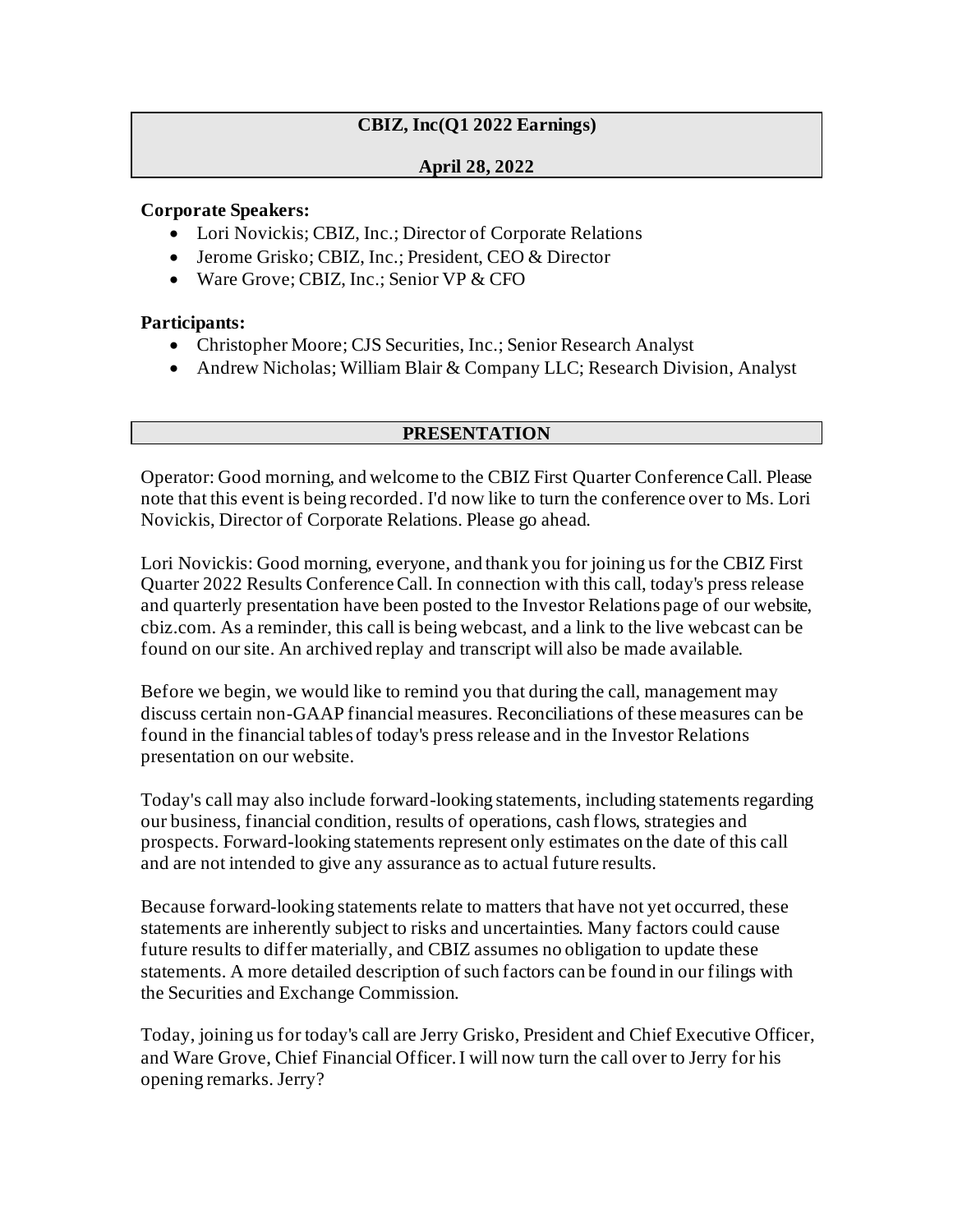Jerome Grisko: Thank you, Lori. Good morning, everyone. We are pleased to share our first quarter performance for 2022 and to discuss our outlook for the remainder of the year. But before we discuss our results this morning, I want to take this opportunity to recognize and honor the life and legacy of Steven L. Gerard, our long-time Chairman and former CEO. Steve passed away on April 12 after a brief illness.

We were able to gather with Steve's family and friends last week to celebrate a life that impacted so many people and to honor all that Steve did to contribute to the success of CBIZ. I know that many of the people on this call knew Steve and understand the impact of his leadership on CBIZ during his tenure, both as CEO and Chairman.

Steve joined CBIZ in 2000 when the company was at a critical juncture and experiencing rapid growth through acquisition. Steve's vision for what our company could become and pragmatic approach to putting the processes and policies in place to enable us to scale were critical to establishing the foundation for the company that we are today. During his tenure as CEO, CBIZ grew revenue by 37%, and the value of CBIZ stock increased nearly 10-fold.

He was not only a vocal and enthusiastic champion for our people, but held a deep commitment to the importance and power of a culture based on shared values. Many of the innovative, professional development programs and initiatives that Steve established continue to this day. Steve will be remembered as a tremendous leader, mentor and friend who was quick to give credit for our success to others on our team and who inspired those around him to reach for even greater heights. He will be greatly missed by all of us.

So it feels only fitting as we reflect on Steve's legacy that I share with you our exceptionally strong performance for the first quarter of this year. As we discussed during our last call, 2021 was a historic year for CBIZ. As we celebrated our 25th anniversary as a company, we also achieved a high watermark for our performance with sizable increases in total revenue, organic revenue growth, adjusted EPS and adjusted EBITDA. Our full year growth in 2021 came from nearly every major service line across the business.

Our goal for 2022 was to start the year very strong and to build on this momentum, and I'm proud to report that we're doing just that. For the first quarter, our total revenue growth was up over 30% and reflects growth across all major service lines. In addition to strong demand for many of our advisory services, we're also seeing more traction in pricing, which is the result of the investments that we've been making in processes, systems and tools that support our teams with the pricing and profitability of client engagements.

Within our Financial Services group, we just completed our traditional busy season and are pleased to report continued strong demand for our central accounting and tax services and for our more project-based advisory services. While we often have only a limited view into the future demand for many of our advisory services, as of today, we're seeing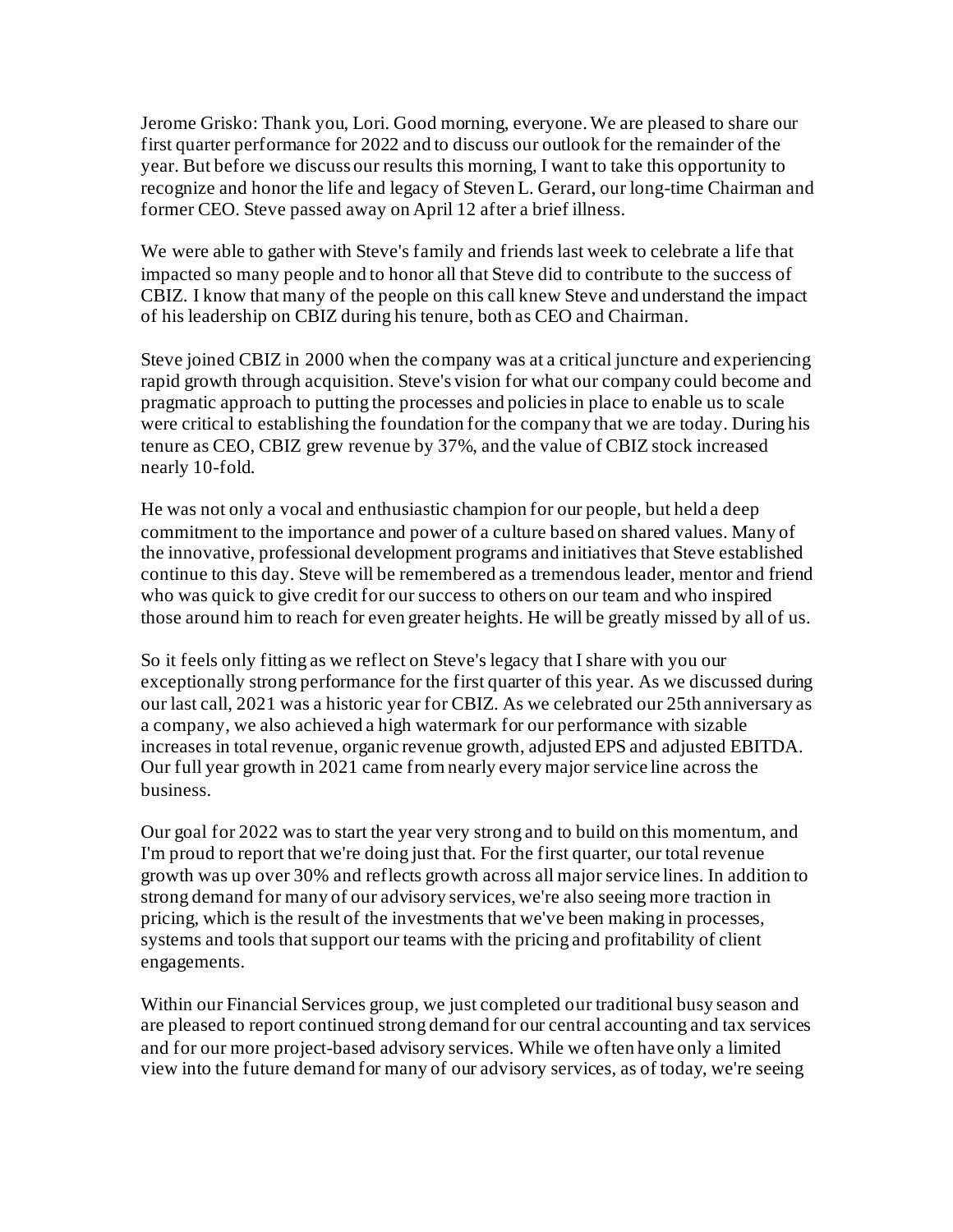no signs of this demand slowing down as businesses are moving quickly to capitalize on the opportunities provided by the current business climate.

On our last call, I highlighted the somewhat slower growth within our government healthcare consulting business that we experienced in 2020 and 2021 when compared to prior years. This is one of the areas where we experienced COVID-related impacts as some states were slower to completely reopen and, in some cases, delayed projects.

For the first quarter, we began to see some catch-up with some of these delayed projects kicked off, and we also benefited from the launch of a number of new projects. While we cannot predict the extent to which this momentum will continue, overall, we're seeing increased demand for our services as our government clients resume more normal operations.

Now turning to our Benefits and Insurance division. We kicked off this year with historic rates of organic revenue growth, driven by our Employee Benefits and our Property & Casualty Insurance service lines. Within our Employee Benefits business, we continue to have strong sales, high client retention and positive trends. As anticipated, our growth also reflects the impact of the addition of approximately 15% more producers compared to last year.

The organic growth posted by our Property & Casualty Insurance business for the first quarter is on record pace. Similar to our Employee Benefits Services business, the growth is coming from strong sales and continued high retention rates.

Within our retirement investment services and our payroll service lines, we are seeing growth in the low-single digits. Specific to payroll, we are pleased to see continued strong demand for our more upmarket payroll platform that serves clients with more complex payroll needs, and we also had some significant wins with larger clients during the first quarter.

Finally, while they make up only a small segment of our Benefits and Insurance division, we also experienced strong demand for our advisory and project-based businesses, such as our executive search and our compensation consulting business.

Overall, we are very pleased with the outstanding performance of the business through the first quarter and our ability to capitalize on the momentum coming off of a strong 2021. Based on this performance, we are pleased to reaffirm our guidance for the full year at the high end of the ranges that we provided on our call in February.

One final note. Similar to last year, I want to caution that we do expect more volatility in our financial results from quarter to quarter than we've historically experienced, due in part to the significant number of acquisitions completed in the past 12 months. As a result, I would advise against comparing any given quarter this year to the same period in the prior year. With this, I'll turn it over to Ware Grove, our Chief Financial Officer, to provide more specific details on our financial performance for the first quarter. Ware?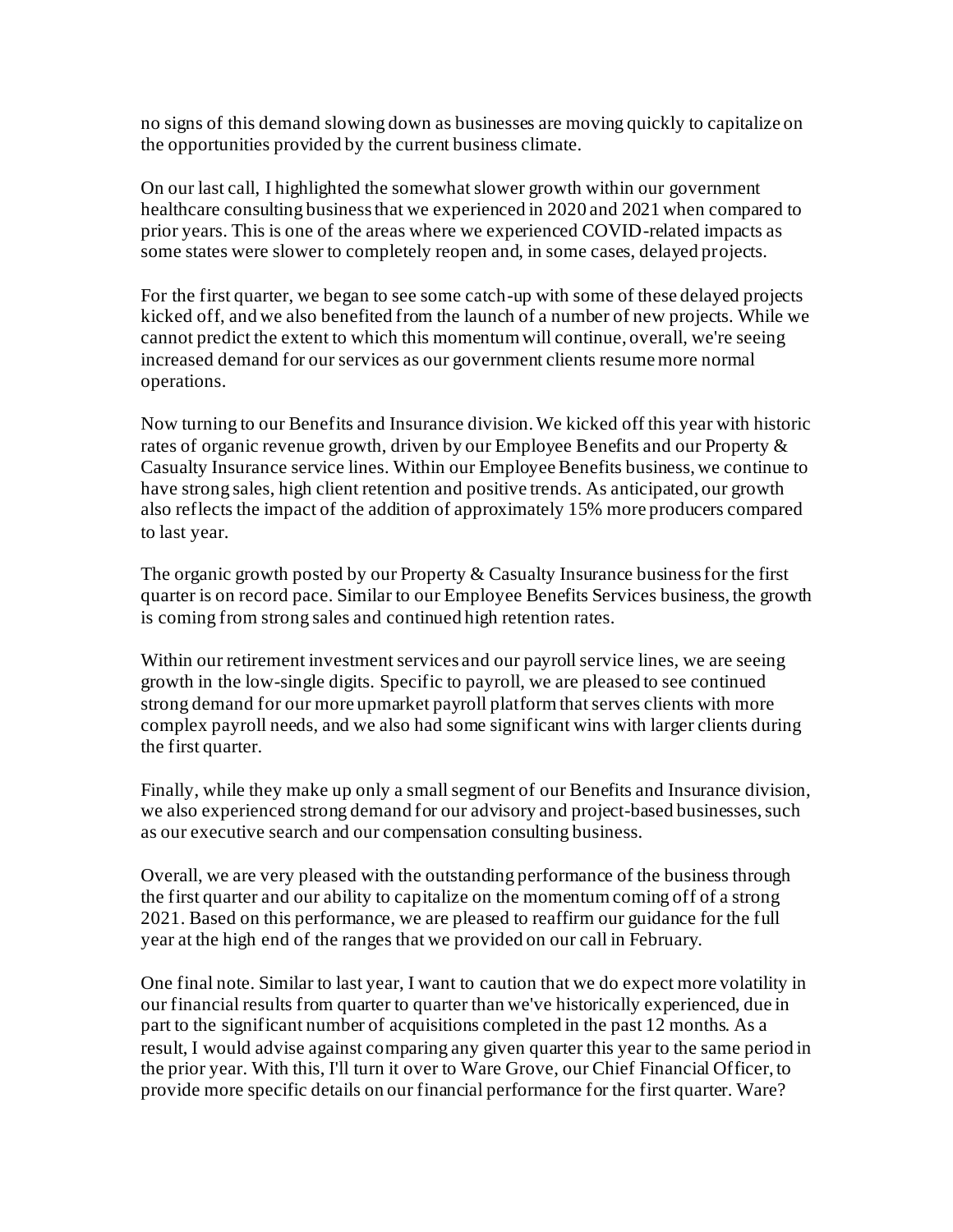Ware Grove: Thank you, Jerry, and good morning, everyone. Let me take a few minutes to highlight the first quarter numbers for you.

The strong momentum reflected in prior year results has continued into 2022. The acquisitions we made in 2021, plus the Marks Paneth acquisition that closed in January this year, are contributing a major component to year-over-year growth in the first quarter.

Total revenue increased by \$91.0 million or 30.3% above first quarter a year ago. Acquisitions contributed \$62.2 million to this growth, and significantly, same-unit growth in the first quarter increased by 9.6% over first quarter a year ago.

Within Financial Services, total revenue growth increased 41.4% compared with a year ago, with same-unit revenue up by 10.6%. We experienced solid growth across all areas of financial services, including government healthcare consulting, with particularly strong growth within our advisory service business that focuses on private equity clients.

Within Benefits and Insurance, total revenue was up 6% with same-unit revenue up by 6.9%. As a reminder, in the second quarter a year ago, we reported a divestiture of the Benefits and Insurance operation.

So that transaction accounts for the difference between total and the same-unit revenue growth this year. Same-unit revenue grew across all lines of service within Benefits and Insurance and provides evidence of the effectiveness of the long-term investments in new producers that we have been making in recent years within Benefits and Insurance.

As we go through 2022, the impact of transaction and integration expenses related to the January acquisition of Marks Paneth will represent an adjustment to GAAP reported earnings. During our investor call in January, we outlined an expectation that, due to initial first year costs, the expected contribution to GAAP reported earnings from Marks Paneth in 2022 would be negligible. In the first quarter, there are approximately \$1.3 million of one-time transaction-related fees that are reported within our G&A expense category.

In addition, there are approximately \$4.7 million of other non-recurring integration expenses that are primarily reflected within operating expenses. In the first quarter, these costs impacted margin by 153 basis points and impacted reported earnings per share by \$0.08. This adjustment and a reconciliation to GAAP numbers is outlined in the earnings release, reporting adjusted earnings per share of \$1.18 per share.

We are very happy to have the Marks Paneth team join CBIZ. Initial results are in line with expectations, and integration efforts are on track. Integration efforts will be ongoing throughout 2022, and we will continue to provide visibility to these costs as we progress through the year.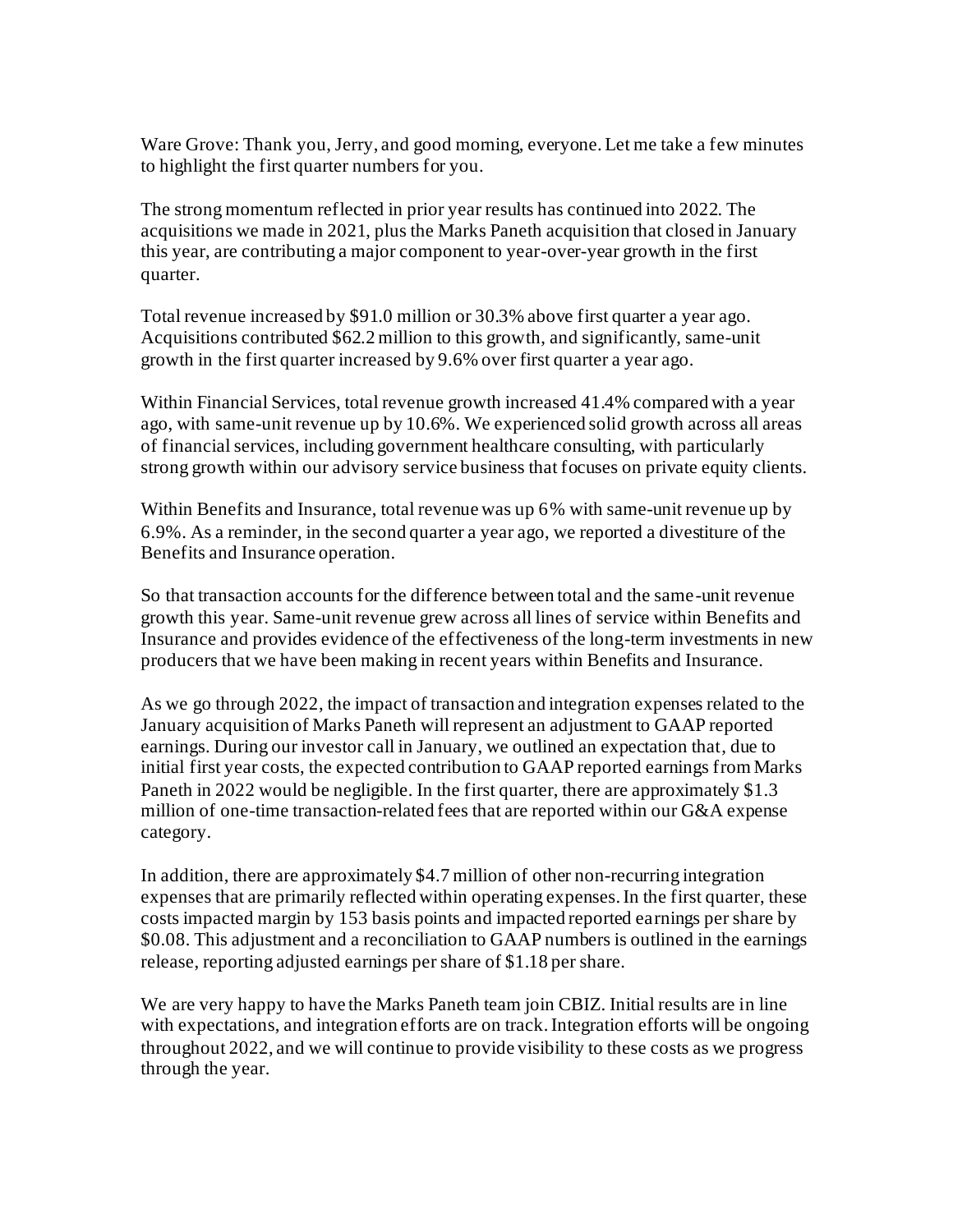Beyond these non-recurring acquisition integration costs, in a similar fashion that we outlined during the second half of 2021, remember that the continued normalization of pandemic and fluid costs, such as travel and entertainment, marketing, and benefits and healthcare costs continue to impact margins. Benefits and healthcare costs and marketing costs are both expected to normalize at levels close to pre-pandemic levels throughout the year.

As we continue to utilize virtual tools in our business, we expect travel and entertainment-related costs will normalize at 50% to 60% of pre-pandemic levels or approximately 100 basis points lower than pre-pandemic levels. Combined, these expense factors I outlined represent a margin headwind of approximately 79 basis points of higher costs in the first quarter this year compared with first quarter a year ago.

Many of you on this call are likely familiar with the anomalies associated with accounting for gains and losses on assets held in our deferred compensation plan. At quarter end, assets held in this plan were \$132 million.

As a reminder, there is no impact to the reported margin on pre-tax income, but because there was a loss in the first quarter of 2022, compared with a gain a year ago, there is a pronounced impact on reported operating income and G&A expense. You can find a table in the earnings release with details for you so that you can normalize for this factor.

On a GAAP basis, we reported pre-tax income of \$77.5 million, or 19.8% of revenue, an increase of \$11.3 million, or 16.9% over \$66.2 million reported a year ago. Reported earnings per share this year was \$1.10, a 19.6% increase over \$0.92 reported a year ago. Adjusting to eliminate the impact of the non-recurring costs related to Marks Paneth, adjusted earnings per share was \$1.18 or a 28.3% increase over prior year.

Turning to cash flow items. During the first quarter, we spent \$80 million for strategic acquisition purposes, including earnout payments on acquisitions completed in prior years. Looking ahead and estimating future earnout payments, for the balance of 2022, we estimate payments of approximately \$29.5 million. In 2023, we estimate approximately \$42.8 million. In 2024, approximately \$45.1 million. And in 2025, approximately \$23.1 million.

During the first quarter, we repurchased 148,000 shares and utilized approximately \$6 million. Since March 31, we have continued to repurchase shares under a 10b program and have repurchased an additional 170,000 shares, utilizing \$7.2 million, for a total of approximately 320,000 shares repurchased to date through yesterday.

Beyond the non-operating uses of cash for strategic acquisitions and for shares repurchased, the first quarter typically results in a seasonal use of cash for CBIZ due to the seasonally high level of client work and the associated receivables that increase.

At quarter end, the balance outstanding on our \$400 million unsecured line of credit was \$298.9 million compared with \$155 million at year-end, leaving approximately \$94.8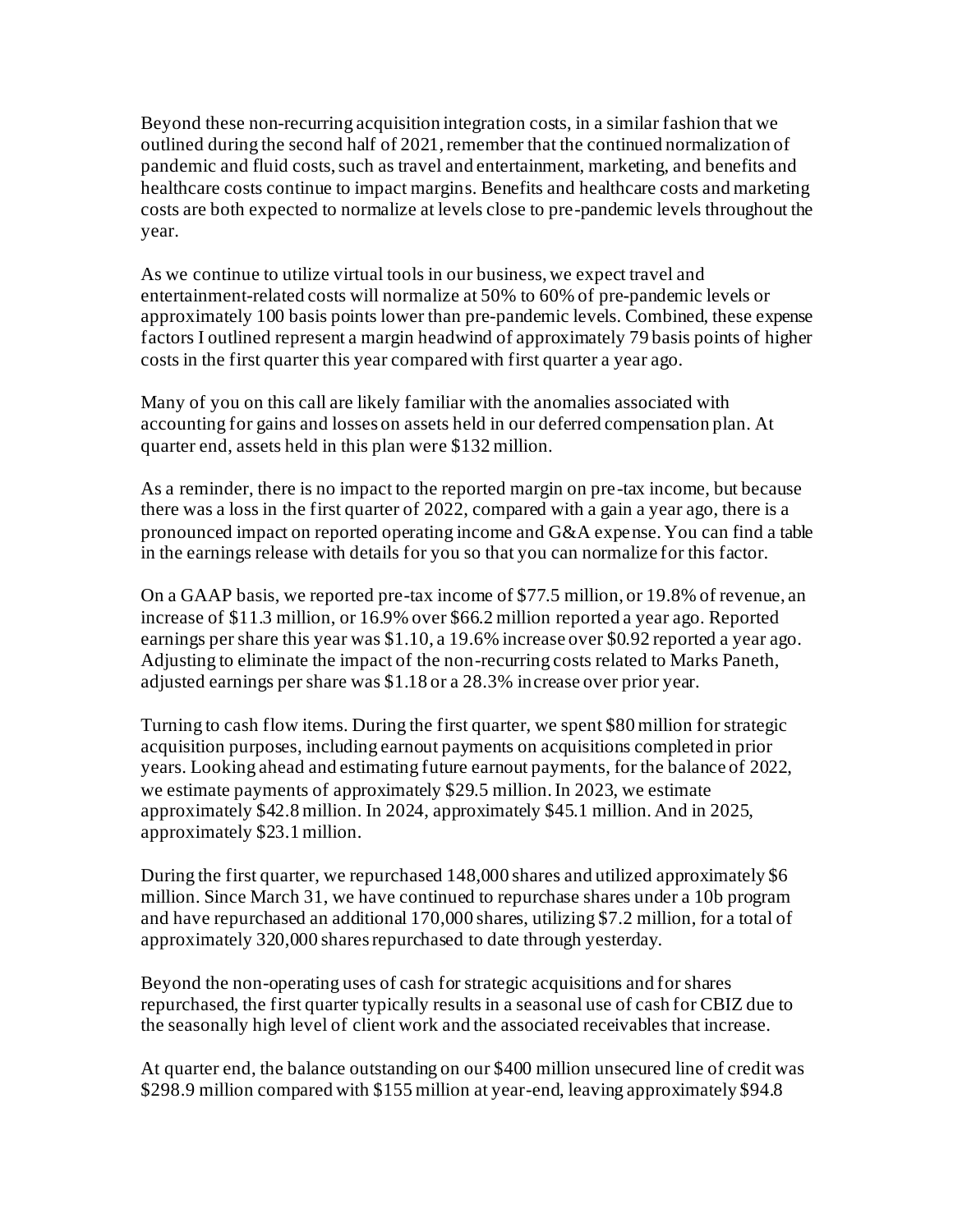million of unused capacity. Day sales outstanding on receivables at the end of the first quarter was 94 days compared with 91 days a year ago. Capital spending in the first quarter was approximately \$800,000.

Depreciation and amortization expense in the first quarter was \$8.2 million compared with \$6.3 million a year ago. This reflects an increase in amortization expense that is associated with acquisition activity. For the full year, we project depreciation and amortization expense at approximately \$33 million compared with \$27 million for full year 2021.

Adjusted EBITDA generated in the first quarter was \$92.9 million, an increase of 26.7% over \$73.3 million in the first quarter a year ago.

The effective tax rate in the first quarter this year was approximately 25% compared with approximately 24.1% a year ago. For the full year this year, we continue to project an effective tax rate of approximately 25%. But this could be impacted by a number of unpredictable factors causing the effective rate to be either higher or lower than projected.

The strong cash flow attributes of our business continue to reflect in our results. With \$298.9 million outstanding on our credit facility, we are leveraged at approximately 1.7x EBITDA at the end of the first quarter.

Looking ahead, our pipeline of potential acquisitions remains robust, and we intend to continue to repurchase shares. To support this, on April 12, we launched efforts to amend our current \$400 million credit facility with the goal to extend the maturity by 5 years and to increase total availability to \$600 million. We expect to close an upsized credit facility in early May, and today, I can share that we currently have commitments from our bank group, subject to final documentation, that are well in excess of the \$600 million target we are seeking.

Looking ahead for the balance of 2022, consider that the first quarter increase in total revenue compared with prior year was greatly enhanced by the impact of the mid-year acquisitions made in 2021, plus the impact of Marks Paneth that was acquired in January of 2022, with all acquisitions contributing 20.7% to revenue growth in the first quarter.

We are very pleased with the strong 9.6% first quarter same-unit revenue growth. With the balance of the year is expected to reflect continued strong results, but at this early stage, it is not yet clear that the 9.6% seasonally strong first quarter growth can be sustained at that same rate throughout the full year.

So with these factors in mind, I can reiterate our full year expectations for 2022 as follows: we expect revenue growth to be at the higher end of the range of 19% to 21% growth expected in total revenue over the \$1,104.9 billion total revenue reported in 2021. The full year effective tax rate is expected at approximately 25%.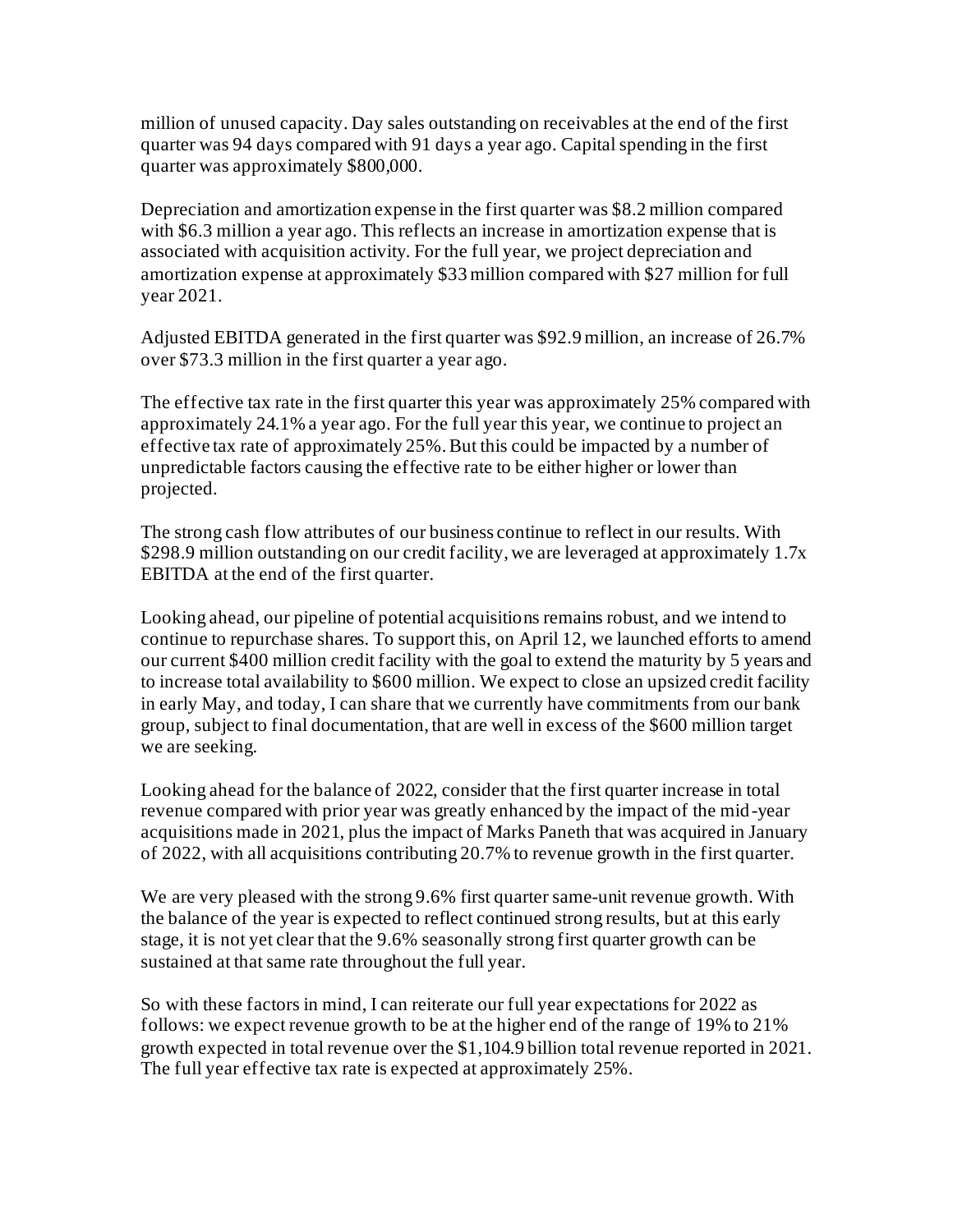Again, this can be impacted up or down by a number of unpredictable factors. The fully diluted weighted average share count is projected at approximately 53 million shares. Compared with the adjusted earnings per share reported in 2021 of \$1.66, we expect GAAP reported earnings per share to grow 14% to 16%, or within a range of \$1.89 to \$1.92 per share in 2022.

Adjusted to eliminate first year transaction and non-recurring integration expenses at Marks Paneth, we expect adjusted earnings per share in 2022 to grow within a range of 20% to 22%, for \$1.99 to \$2.03, compared with the adjusted \$1.66 earnings per share reported for 2021. Again, with a strong start to the year, we are expecting full year performance in 2022 at the higher end of these full year ranges, and with those comments, I will conclude, and I will turn it back over to Jerry.

Jerome Grisko: Thank you, Ware. Before we move to Q&A, I want to touch on what we're doing to respond to the competitive labor market and the impact it's having on our business. I also want to provide a brief update on our progress with our latest acquisition, which we completed at the beginning of the year.

Like the rest of the professional services industry, we were dealing with a competitive labor market and increasing wage pressure. During the early onset of the pandemic, we made a commitment to protect our team and took proactive actions to minimize the direct impact on our employees.

We kept this commitment. And because of our early actions, we started 2022 in a better place relative to headcount than many of our competitors who furloughed or laid off workers at the onset of the pandemic and then had to scramble to replenish their workforce.

Our ability to retain and attract top talent is critical to our ongoing success. We recognize that to be competitive in this market, we need a comprehensive strategy focused on both retention and recruitment to ensure that we can maintain and expand our workforce. We have specific programs in place to source talent from interns and early career level personnel, all the way through experienced hires.

We've heavily invested in our national recruiting team and integrated digital tools to enable more proactive outreach to candidates who are using digital platforms, like LinkedIn, now more than ever to determine their next career move.

We've expanded our national internship programs to reach students still in school and create a connection that will translate to full-time positions after graduation. We've also continued to activate the best advocates for CBIZ, our own team members, to assist in identifying and securing new talent like experienced hires.

Now I'd like to turn to M&A as it continues to be a top priority and a key component of our overall growth strategy. In January, we announced our most recent acquisition, Marks Paneth. Similar to the transactions we completed in 2021, Marks Paneth aligns with our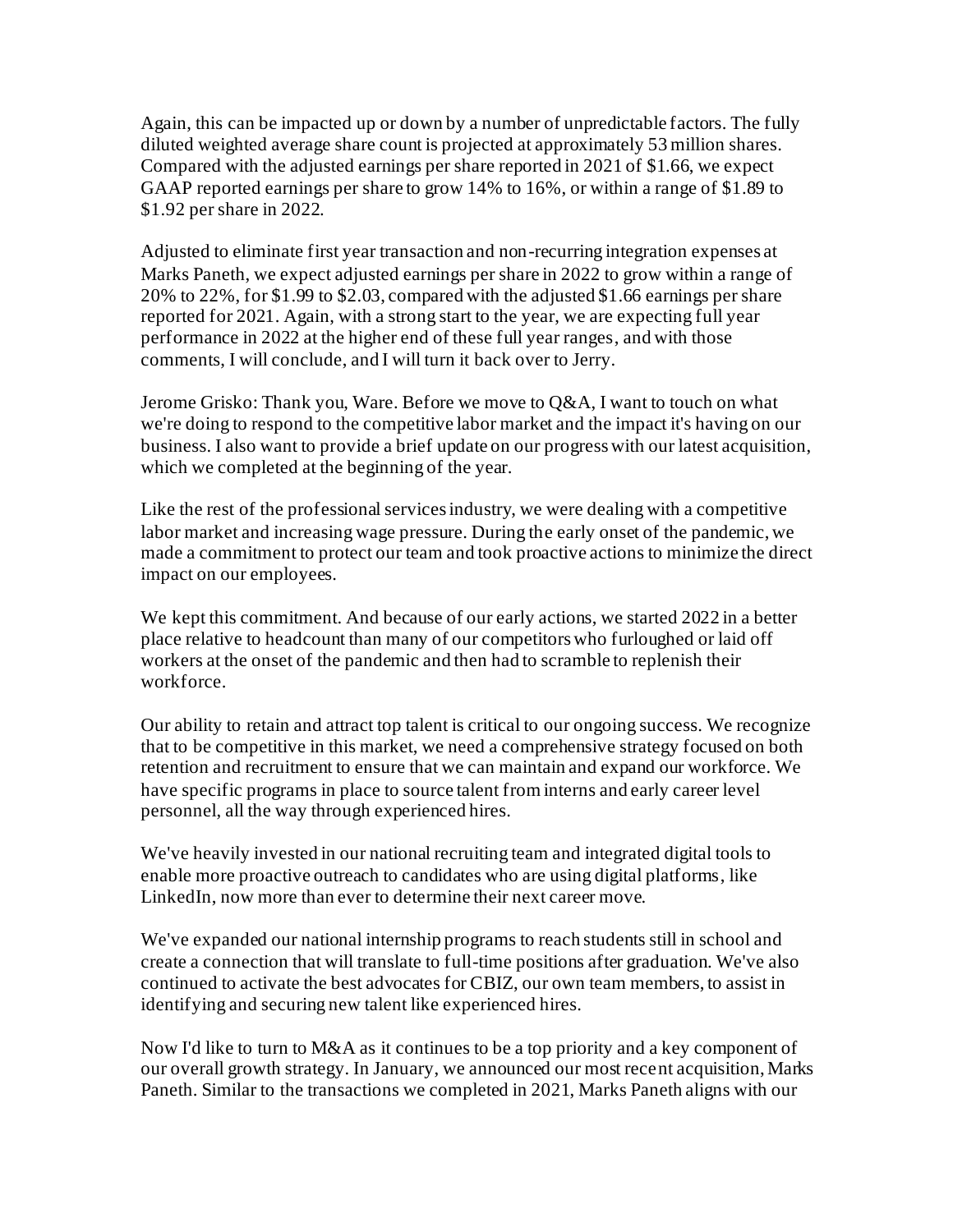strategic goals around expanding our presence in attractive markets, strengthening our service offerings and adding valuable talent. As with any acquisition within the Financial Services business, timing matters.

By bringing on Marks Paneth at the beginning of the year, we understood from the onset that much of our integration activity would not begin until after completion of the busy season. While we've made great progress to date, our integration efforts are now accelerating as we bring Marks Paneth team on to our standard platforms and systems and provide additional resources and support to grow the business.

We are pleased with the performance of this group to date and look forward to the value that we will be able to deliver to our collective team and clients as we more fully integrate Marks Paneth into our operations. This acquisition was a great way to start the year and speaks to our prospects for the future. Our M&A pipeline remains very strong, and we have the financial capacity to remain aggressive in pursuing acquisitions. With that, we will move to Q&A.

### **QUESTIONS AND ANSWERS**

Operator: First question comes Chris Moore, CJS Securities.

Christopher Moore: So, same-store growth is very strong, 9.6%. As Ware said, it could be a little challenging to sustain that. When you look at the relative breakdown, 10.6% Financial Services, 6.9%, which one of those would you -- just trying to get a kind of relative sense between the two, which of those growth rates would perhaps be a little bit harder to maintain.

Jerome Grisko: Chris, it's Jerry. So look, we're really pleased with what we've seen in the first quarter, and we're confident with what we're seeing for the rest of the year. Those are just extraordinary growth rates right out of the block. So I wouldn't say one over the other. They're a little bit different. Within the Benefits and Insurance, within the 6.9%, there's some portion of that that was contingent revenue that we received in the first quarter that won't continue through the rest of the year, but we're predicting a continued strong growth rate within that group for the rest of the year.

Within Financial Services, of course, we just came out of our traditional busy season. Our more compliance-oriented services were full out and experienced really strong growth. But we also received strong growth within what we traditionally call our advisory practices, which includes private equity as well as more consulting advisory work that's embedded in our traditional offices as well. That came in very, very strong; stronger than we typically see in the first quarter. Now that is, of course, more discretionary on our clients, and our ability to predict the rest of that through the rest of the year is a little more challenging. But really pleased with what we've seen today, and I would say, to answer your question specifically, very optimistic for what we see into the future.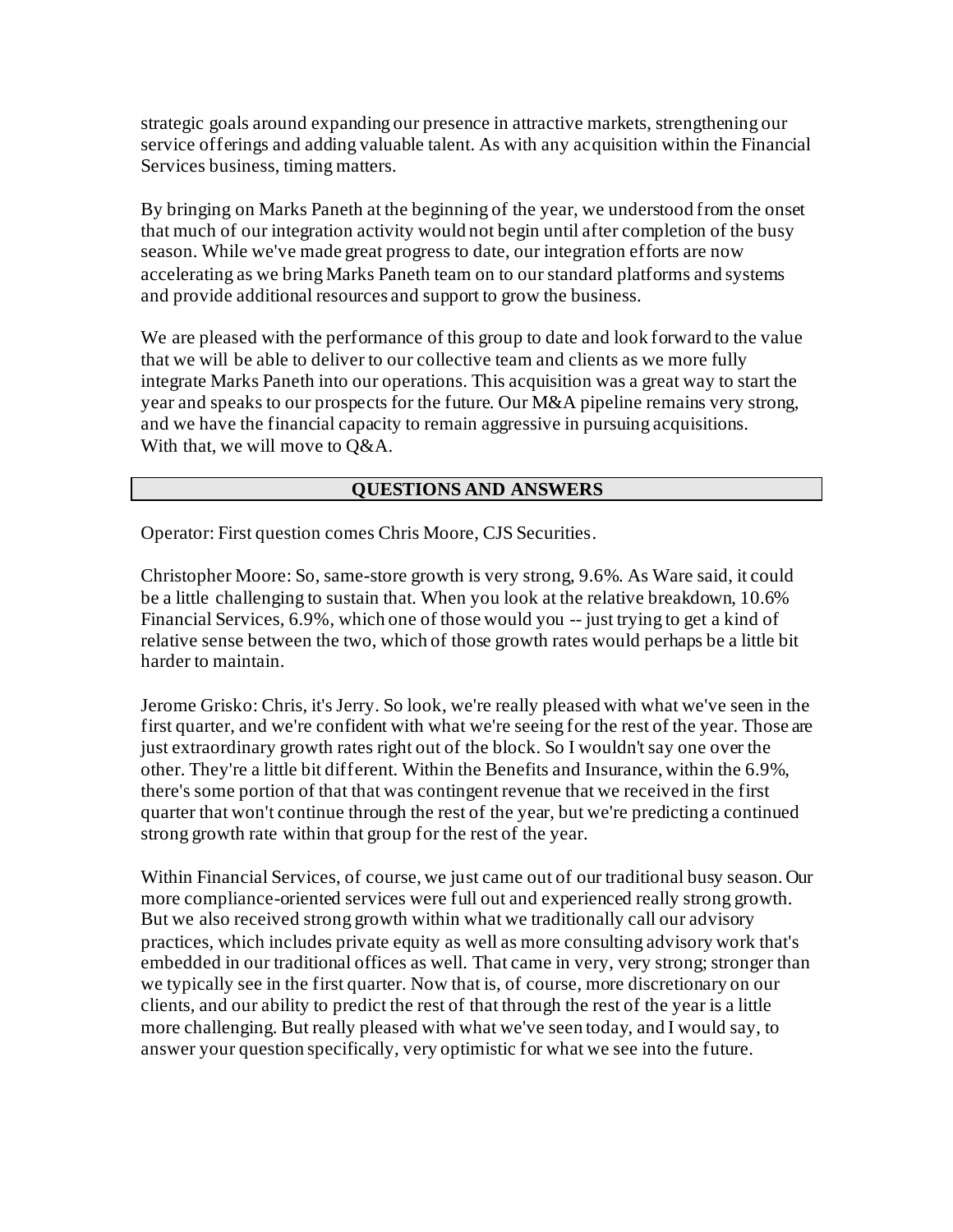Christopher Moore: Got it. Very helpful. In your prepared comments, you talked about kind of the traction in pricing. Can you just remind me, typically, that's done one time early in the year, or is that kind of throughout the year?

Jerome Grisko: Both. It is, as you know, at the end of the year as we head into a new year, oftentimes we will be sending out pricing for the work that's going to happen in the early stages, the more compliance-oriented services. So yes, it's very heavily weighted really at the end of the year. We have that pricing in place going into our busy season. But then we will continue to price throughout the year, of course. There's still a significant amount of revenue that's yet to be generated through the year. And we'll have those disciplines built into our pricing models through the rest of the year as well.

Christopher Moore: Got it. Last one for me. Clearly, interest rates are going to continue to rise. The Fed's just really getting going. Does a meaningful increase in rates have much of a potential impact on any of your client base or any of your business areas?

Jerome Grisko: Yes, I'll turn it to Ware as well on this one. But as we survey our clients, that's certainly one of the issues that come up is the concern about interest rates, cost of financing and maybe the impact of inflation on there. But as it relates to CBIZ, we more - - we've been able to really adjust our pricing for any inflationary pressure that may come. So as it relates to our clients, it really may impact their outlook for the rest of the year and their overall confidence levels. We've not yet seen that, but I think the jury's still out on that one. Ware?

Ware Grove: My observation is hiring and economic activity is still pretty robust. But we're kind of in a balancing act right now where rising interest rates in an attempt to moderate inflation may slow down economic activity just a little bit. We don't know yet, but we're not seeing signs of any slowness yet at this stage.

With respect to our own balance sheet and our own exposure to rising interest rates, we've got 1/2 of the balance, 1/3 of the balance or so locked in through synthetic fixed rates through hedges. And then we have on the balance sheet an investment portfolio where we invest our client cash in short term, intermediate term treasuries and the like. So to the extent that those rising interest rates also reflect on the income side, they offset anything on the expense side.

Christopher Moore: Got it. I'll leave it there. Very helpful.

Operator: Next question comes from Andrew Nicholas of William Blair.

Andrew Nicholas: First one, following up on the prior question and some of the comments that you've made, Jerry, but I wanted to ask about price. Obviously, with inflation and broader wage pressures, there's some kind of near-term incentives to be aggressive there. Is there any way to kind of help us qualitatively -- or quantitatively, if you want to give it a shot -- but qualitatively understand how much of the strong price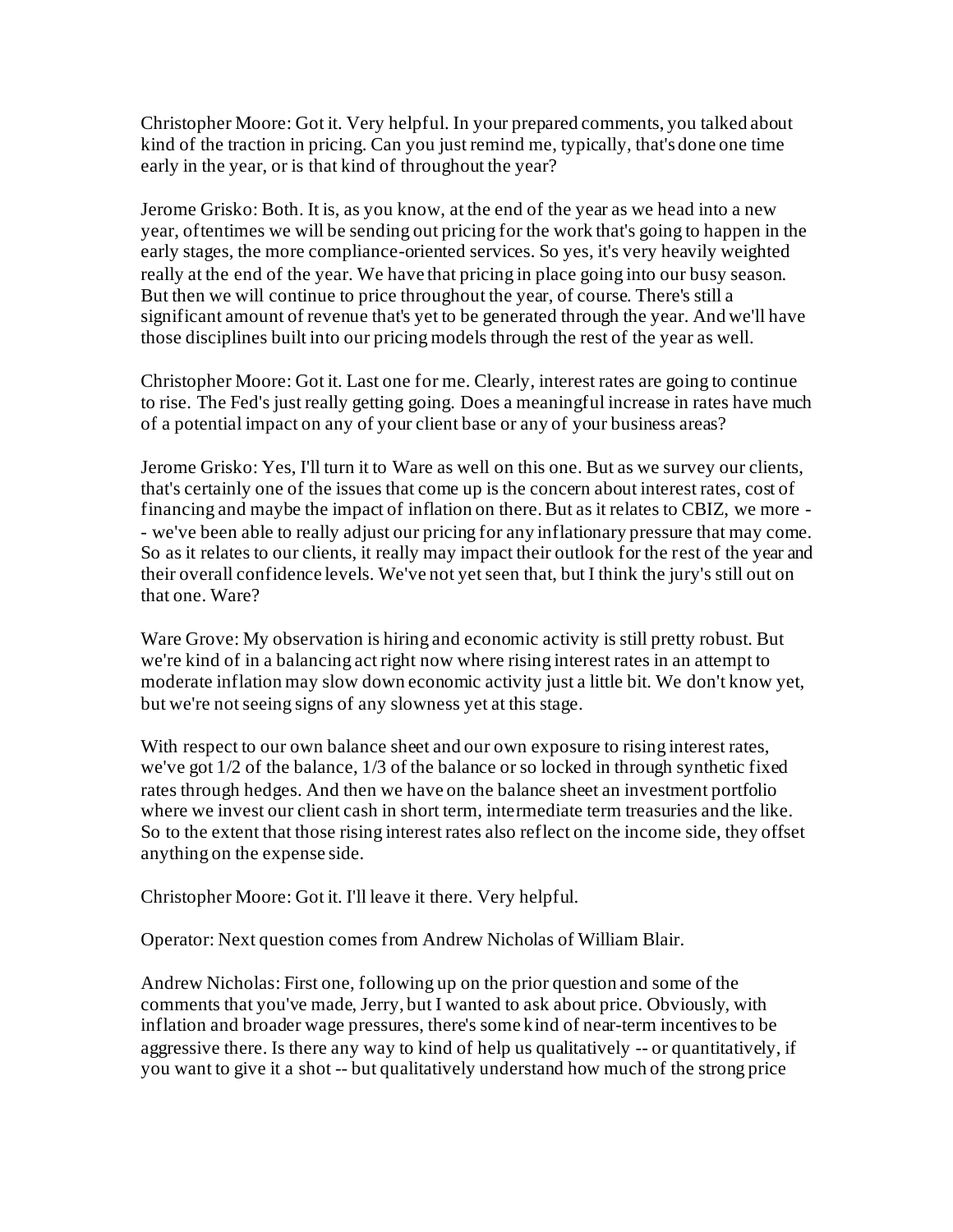realization in the quarter is tied to your internal efforts on that front versus maybe being a bit more opportunistic based on what you're seeing in the market?

Jerome Grisko: I think they work together, Andrew. So obviously, I think all clients are more receptive to price increases in this environment, because whether it's CBIZ or our competitors, we're all kind of approaching it the same way. So I think the market is somewhat in tune with it and somewhat expecting it. On top of that, I think we're able to capitalize and optimize our pricing as a result of the investments that we've made and we've talked about on many calls in the past. We call it our practice management office. But we're giving our offices reporting, we're giving them tools, we're giving them training to allow them to better see the profitability and the pricing by client, by client service, by client engagement. And certainly those investments that we've now been making I think over the past 4 or 5 years in building that team couldn't be more timely in this environment.

Andrew Nicholas: Is there a way to quantify even kind of in a ballpark figure for the type of benefit in the quarter from price on growth?

Jerome Grisko: I'd say, again, we're talking core accounting, Ware and I talked about this before the call, probably 2/3, 1/3, right? 2/3 pricing, 1/3 volume.

Andrew Nicholas: Great. Great. And then if I could ask a follow-up. You talked about the strength in M&A-related services and private equity advisory services. Curious as to what you're seeing on that front thus far in the second quarter. I think you said continued momentum. Then also, kind of within your guidance, what are you assuming for those types of services? Are you expecting a slowdown? How much upside could there potentially be from a continuation of those year-to-date trends?

Jerome Grisko: Yes. We don't break it down. We give overall guidance on the total business. So as to the latter question, what I would say is we had an extraordinary year within that portion of our business last year. And we, in our guidance that we set for the year, we have growth on top of that, right?

So we're predicting that the market will remain very strong, and in the guidance that we have, there's always a cautionary note around. We will find that growth somewhere. We're predicting that we will continue to have strong performance within our advisory group. But if by chance it didn't come there, it would come somewhere else. We're confident in our guidance. But that certainly is one of the factors that we, as we look forward, we have less visibility.

As to the first part of the question, which is really how we did in the first quarter, continued strong performance. We get about for much of that work about a 60-, 90-day look at best as to what the outlook is or what the pipeline may look like. But as of the end of the quarter and today, we continue to have very strong demand for those services.